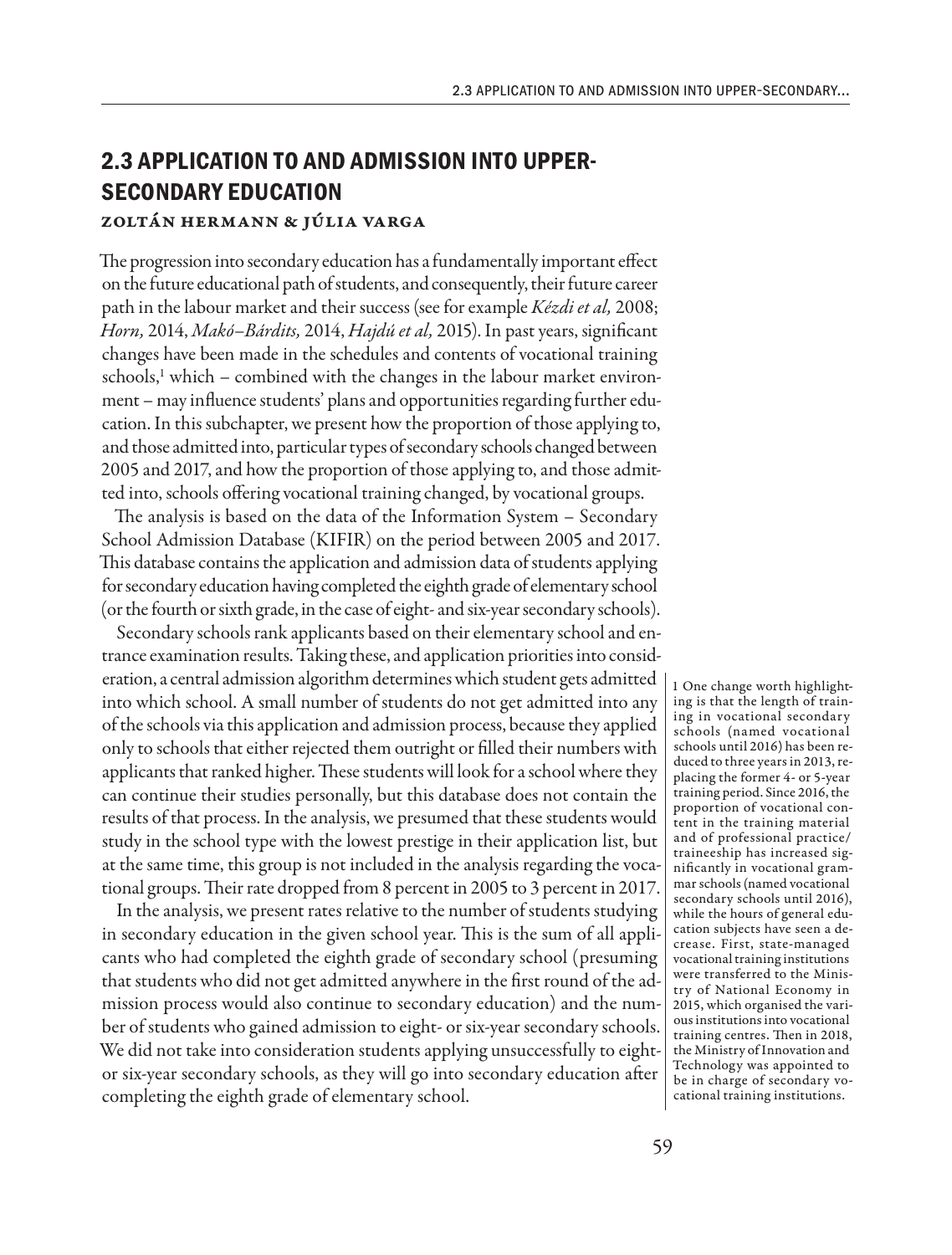*Figure 2.3.1* shows the changes in the shares of school types in secondary education (figure on the left); the proportion of students who were not admitted into the school type designated as their first choice in their priority list; and the type of school they were admitted into instead of the school type designated as their first choice in their priority list (figure on the right). After 2012, the rate of applications to vocational schools started decreasing following the stagnation observed between 2005 and 2011, and by 2017, less than a quarter of students wanted to get admitted into this school type. The rate of applications to general secondary schools grew between 2009 and 2011, and then continued to grow after 2012; this is the school type in which the highest number of students wish to continue their studies. Vocational secondary schools are considered decreasingly popular among students. The rate of students applying to this type of school decreased both in 2016 and 2017. The majority of students can continue their studies in the school type of their choice (right side of *Figure 2.3.1*). The rate of those who only managed to gain admission into a vocational school instead of a general or vocational secondary school that provides a secondary school diploma decreased from 5 percent in 2005 to 2 percent in 2017, and the rate of those who had no choice but to study in a vocational secondary school instead of a general secondary school decreased from 4 percent to 2 percent.

Figure 2.3.1: The proportion of those continuing their education at the secondary level and those who were not admitted into the school type designated as their first choice in their priority list, by school type, 2005–2017 (percentage)



Source: Authors' compilation.

A significantly higher proportion of females study in general secondary schools than males, while a higher proportion of males continue their studies in vocational secondary schools and vocational schools. After 2012, the growth of the proportion of males continuing their studies in general secondary schools began to speed up, and the composition of the school types of males continuing their education after elementary school has been significantly rearranged. In 2017, the highest number of males continued their education in general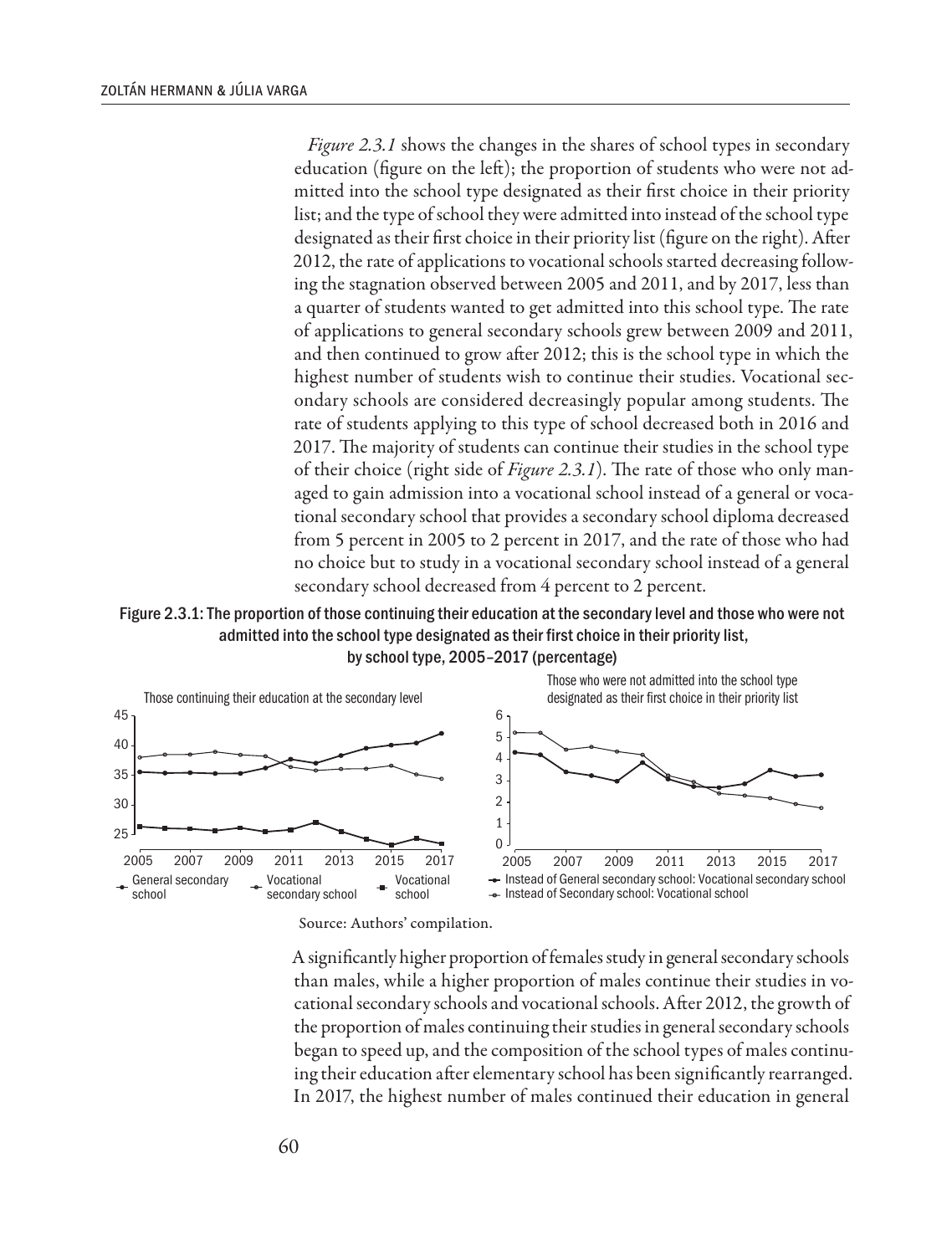and vocational secondary schools, and the rate of those doing so in vocational schools dropped below 30 percent (*Figure 2.3.2*).



Figure 2.3.2: The proportion of those continuing their studies in secondary education,

Source: Authors' compilation.

Secondary vocational applications (vocational secondary school, vocational school) were aggregated into 12 vocational groups. The changes in the proportions of these can be followed in *Table 2.3.1* both separately by school type and combined. In a few vocational groups, education or training is conducted *only* or *predominantly* in one of the school types (such as health care, IT, economics, administration).

|                                                                                 | Vocational<br>secondary school |      | Vocational<br>school |      | Combined |      |
|---------------------------------------------------------------------------------|--------------------------------|------|----------------------|------|----------|------|
| Vocational group                                                                | 2007                           | 2017 | 2007                 | 2017 | 2007     | 2017 |
| Not classified                                                                  | 1.0                            | 0.0  | 0.3                  | 0.0  | 1.3      | 0.0  |
| Health care                                                                     | 1.7                            | 2.0  | 0.2                  | 0.0  | 1.9      | 2.0  |
| Social, education                                                               | 2.2                            | 3.8  | 0.3                  | 0.7  | 2.7      | 4.5  |
| Mechanical engineering                                                          | 5.3                            | 3.4  | 4.4                  | 4.8  | 9.6      | 8.1  |
| IT                                                                              | 6.1                            | 5.7  | 0.6                  | 0.3  | 6.7      | 6.0  |
| Construction                                                                    | 1.0                            | 0.7  | 2.9                  | 1.5  | 3.9      | 2.2  |
| Chemical and light industries                                                   | 2.3                            | 1.2  | 3.0                  | 1.8  | 5.4      | 3.0  |
| Economics, administration                                                       | 4.9                            | 4.2  | 0.2                  | 0.2  | 5.1      | 4.4  |
| Trade and commerce                                                              | 4.5                            | 2.4  | 2.5                  | 2.0  | 7.0      | 4.4  |
| Agriculture, food industry                                                      | 2.0                            | 1.6  | 3.2                  | 3.8  | 5.2      | 5.4  |
| Other services, public services                                                 | 1.1                            | 4.2  | 1.2                  | 0.3  | 2.3      | 4.5  |
| Transport                                                                       | 1.8                            | 1.6  | 0.5                  | 0.8  | 2.3      | 2.3  |
| Vocations not listed in the Hungarian<br>National Qualifications Register (OKJ) | 0.0                            | 0.0  | 0.01                 | 0.0  | 0.01     | 0.0  |
| Hospitality and tourism                                                         | 3.1                            | 3.0  | 3.8                  | 6.3  | 6.9      | 9.3  |

Table 2.3.1: The percentage of those continuing their studies in vocational secondary schools or vocational schools, among those continuing their education at a secondary level, by vocational groups, 2007, 2017

Source: Authors' compilation.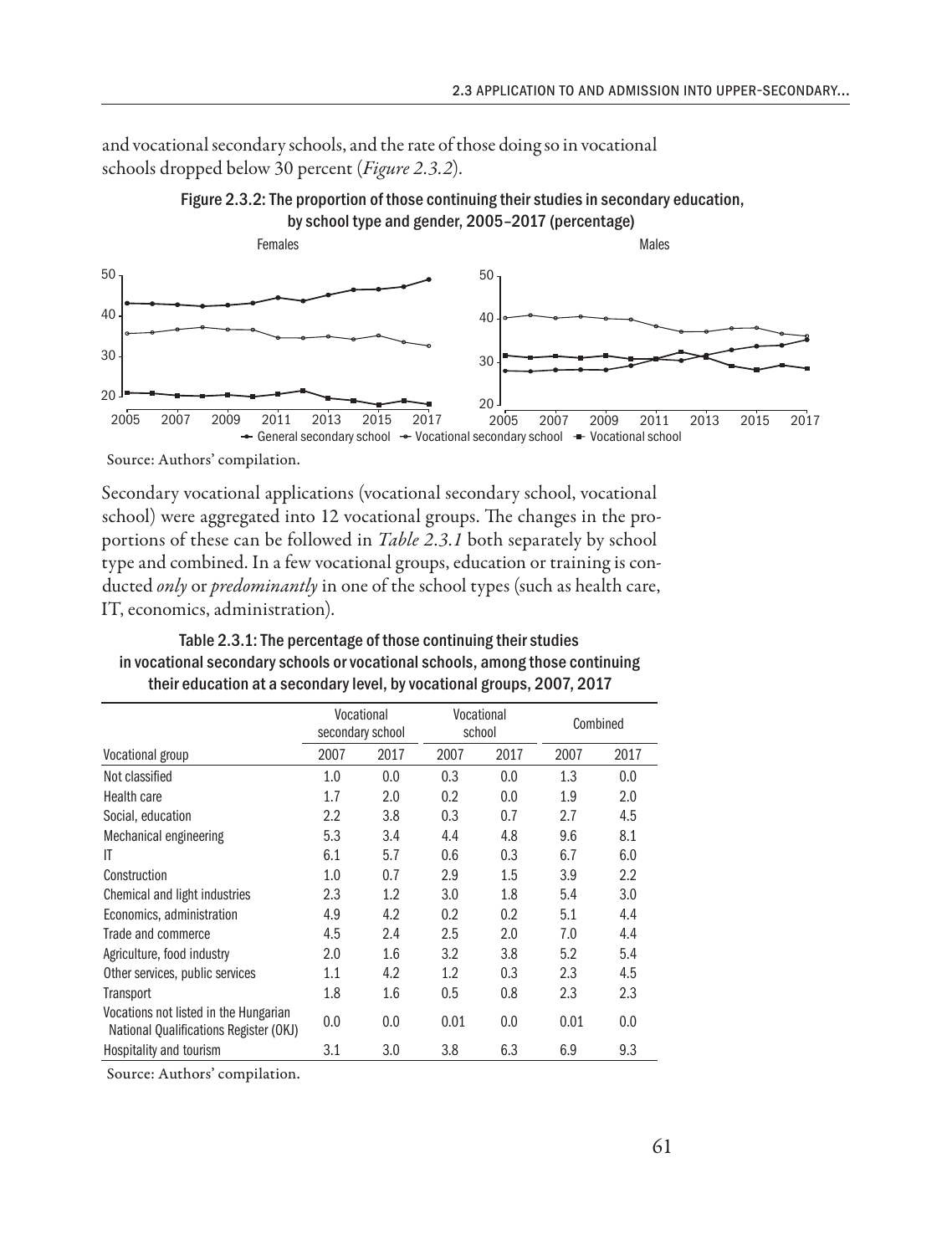Participation rates decreased in the mechanical engineering-electrical engineering-electronics vocational group and the construction, chemical and light industries and trade and commerce vocational groups. Participation increased in the social and service industries, education, arts, hospitality, tourism and other services, and in public services vocational groups.

These changes occurred in certain vocational groups parallel to a rearrangement among school types. Thus, in the mechanical engineering, electrical engineering, electronics vocational group, the rate of training programmes offering a secondary school diploma shrank, just as in the trade and commerce vocational group. In other vocational groups, such as in the social services, education and arts vocational group, the rate of training programmes offering a secondary school diploma increased.

Overall, the rate of those continuing their studies in vocational secondary schools decreased within the technical vocational groups, while the rate of the trade and commerce and economic services vocational groups increased. The share of technical vocational groups decreased in vocational schools as well, while the rate of those continuing their studies in a human services field increased.

Significant differences can be found between vocational groups by gender as well, which is shown in *Figure 2.3.3*. While the majority of females continue their studies in the fields of trade and commerce and services, the majority of males choose a vocation within the fields of industry or IT (see more in *Csillag et al,* 2019).

### Figure 2.3.3: The proportion of those continuing their studies after elementary school, by gender, 2017



#### Source: Authors' compilation.